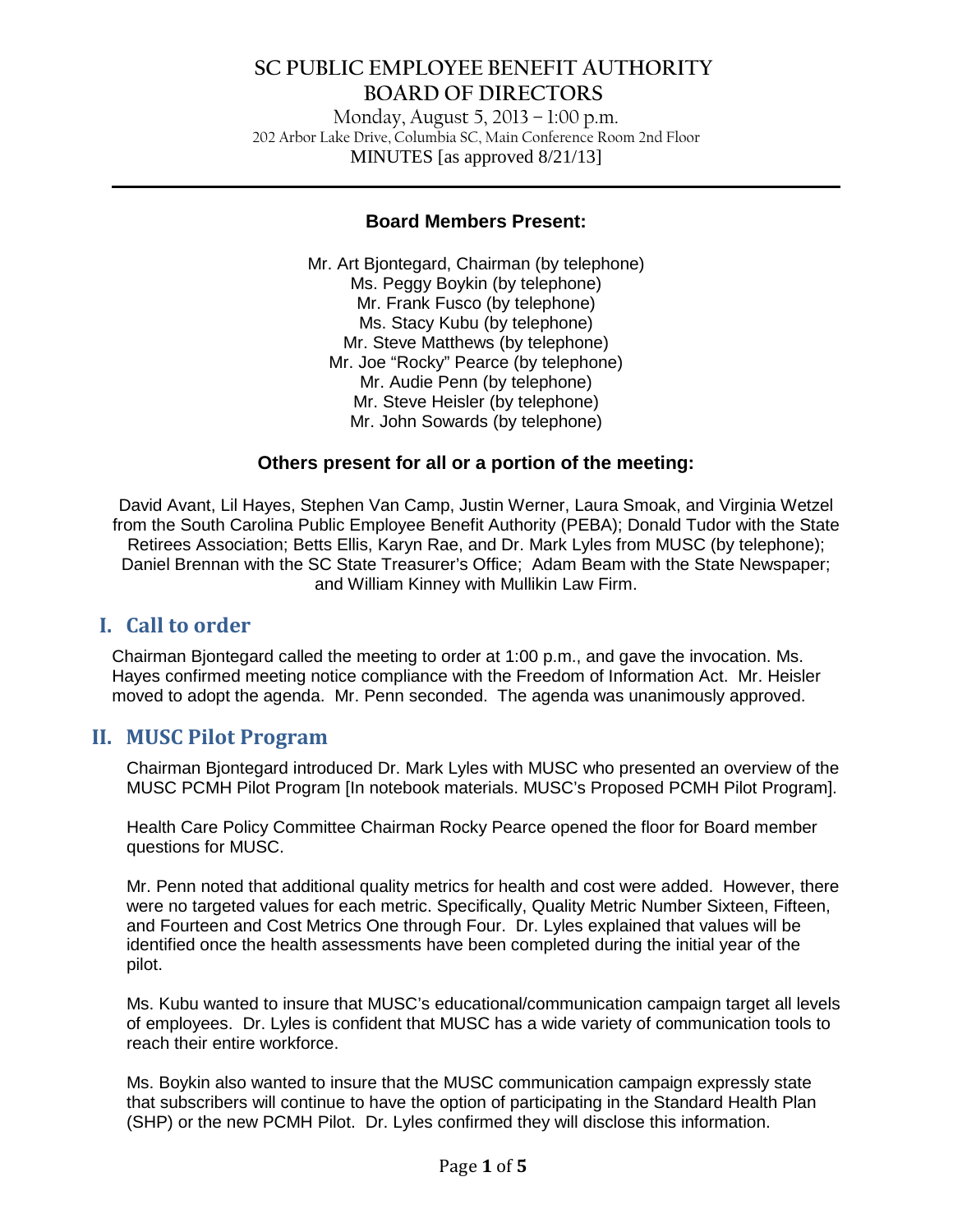Monday, August 5, 2013 – 1:00 p.m. 202 Arbor Lake Drive, Columbia SC, Main Conference Room 2nd Floor MINUTES [as approved 8/21/13]

**\_\_\_\_\_\_\_\_\_\_\_\_\_\_\_\_\_\_\_\_\_\_\_\_\_\_\_\_\_\_\_\_\_\_\_\_\_\_\_\_\_\_\_\_\_\_\_\_\_\_\_\_\_\_\_\_\_\_\_\_\_\_\_\_\_\_\_\_\_\_\_\_\_\_\_\_\_\_**

Mr. Penn questioned if there will be a targeted participation rate required to allow the continuation of the MUSC Pilot Plan. Mr. Avant confirmed that the anticipated target enrollment rate would be 70%. Currently, approximately 50% of MUSC employees utilize MUSC providers. He also explained that the PEBA Board will annually approve the continuation of this plan. Mr. Bjontegard requested the percentage of subscribers who live out of state (predominantly dependents). Dr. Lyles indicated it is a small percentage of the subscriber population and that the SHP out-of-state benefit components would apply to this population.

Mr. Fusco asked if there was a point at which enrollment levels would not meet a targeted participation rate for continuation of the pilot program. He questioned if MUSC anticipated the 50% of those currently utilizing MUSC providers to enroll into the pilot program. Dr. Lyles indicated that 70% is the anticipated enrollment rate and MUSC was hopeful that the benefit incentives would drive plan commitment.

Mr. Penn and Mr. Fusco requested clarification on the enrollment process for the MUSC pilot plan. Mr. Avant indicated that enrollment status (Pilot program vs. SHP) will be determined by the subscriber's utilization of a particular provider (MUSC providers vs. SHP in or out of network providers). Therefore benefits would be determined by virtue of the type of provider chosen by the subscriber. At any point during the calendar year, subscriber benefits would change based upon the utilization of a MUSC provider or SHP provider (In or out of network). Based on enrollment structure and the fact that subscribers will not be definitely committed to the pilot plan, Mr. Penn and Mr. Fusco expressed concern about the management of the pilot's metric outcomes and measurement of pilot success or failure. Dr. Lyles explained that during the first year of the pilot program participation will be voluntary but it is their hope that the benefit incentives will drive and maintain participation.

Mr. Fusco asked PEBA staff if there will be a formal written document outlining the MUSC pilot plan. Ms. Kubu also requested confirmation that the MUSC pilot plan would include reporting requirements and guidelines which must be approved in advance by the Board. Mr. Van Camp indicated that a memorialized Plan Document will be completed by September or October of the 2013 Calendar Year.

Mr. Heisler also indicated concern that the enrollment structure of the pilot program may result in poor pilot measurement. Mr. Avant explained given the parameters of Section 1-11-710 of the Code of Laws and Proviso 105.7 of the FY 2013/2014 Appropriation Act this was the best plan option considering the overall pilot plan goals.

Mr. Fusco questioned if the actuarial assumptions would be more defined if subscribers were required to enroll into a specific plan and be committed to that plan for an entire plan year. Mr. Avant indicated that it would probably make a difference in the actuarial assumptions.

Mr. Lyles stated that this new plan would provide three sets of benefits with three sets of coordinating providers.

Mr. Pearce indicated that it is his understanding that the Board is in support of developing PCMH pilot programs to enhance the health of all South Carolinians if not during the current 2013/2014 plan year, definitely for the 2014/2015 plan year. Mr. Penn requested confirmation from MUSC that their Pilot Program may consists of three benefit sources, however, all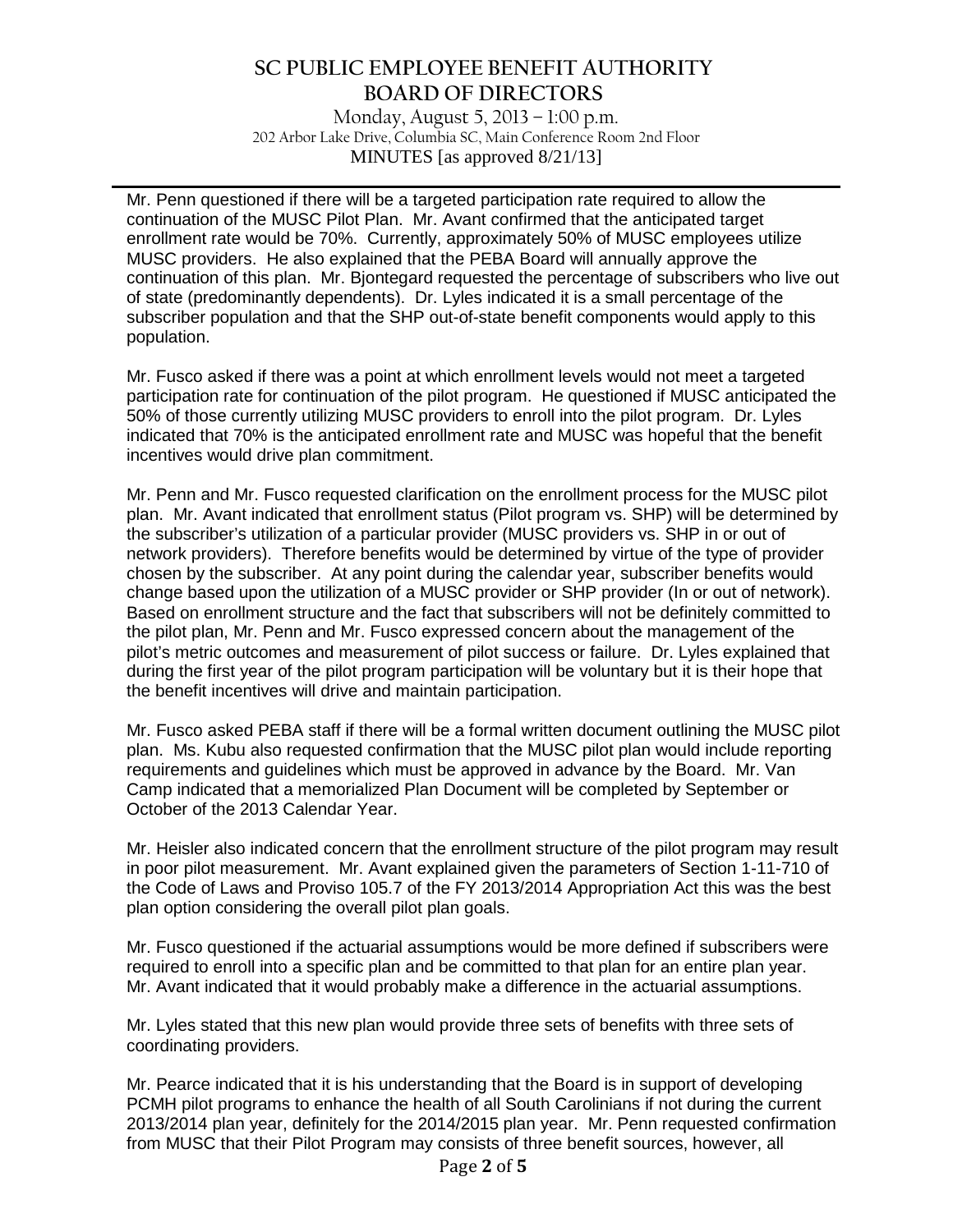Monday, August 5, 2013 – 1:00 p.m. 202 Arbor Lake Drive, Columbia SC, Main Conference Room 2nd Floor MINUTES [as approved 8/21/13]

**\_\_\_\_\_\_\_\_\_\_\_\_\_\_\_\_\_\_\_\_\_\_\_\_\_\_\_\_\_\_\_\_\_\_\_\_\_\_\_\_\_\_\_\_\_\_\_\_\_\_\_\_\_\_\_\_\_\_\_\_\_\_\_\_\_\_\_\_\_\_\_\_\_\_\_\_\_\_**

subscribers utilizing all three benefits will be monitored for quality metric data accumulation and managed health care. MUSC confirmed yes. Mr. Heisler explained that it may be most beneficial to identify the following 3 populations for measurement: PCMH Subscribers Only; PCMH/ SHP Subscribers; SHP Subscribers Only.

Mr. Fusco expressed his support of a PCMH plan based upon the following features: Incent health prevention; the opportunity of a shared system to allow for measurement of health outcomes and satisfaction; and to reduce long term health care costs. He recommended that language be included in the memorialized MUSC Pilot plan document requiring frequent plan reporting to include data collection and measurement outcomes to the PEBA Health Care Policy Committee.

### **Motion:**

Mr. Pearce asked for a motion to approve the proposed MUSC PCMH Pilot Health Plan. The proposal is as follows:

- 1. MUSC has proposed a Health Plan Pilot to study the cost-effectiveness and quality impact of a health plan based on a Patient Centered Medical Home model.
- 2. The participants in the Pilot will be MUSC employees and their dependents.
- 3. Those MUSC employees who have currently elected to participate in the Savings Plan or Blue Choice will be able to opt out of the Pilot program.
- 4. The PCMH Pilot is designed to be revenue neutral to PEBA.
- 5. The Pilot Plan has the same premiums as the SHP Standard Plan.
- 6. Pilot Plan participants may receive treatment at MUSC or with MUSC-affiliated physicians under the terms of the PCMH or may receive treatment from other providers participating in the SHP under the normal terms and conditions of the SHP.
- 7. The Pilot Plan is a non-grandfathered health plan under the ACA and includes all required features for a non-grandfathered plan, such as first dollar coverage of preventive care.

Mr. Heisler seconded this motion.

Chairman Bjontegard asked for any amendments to the motion to approve the MUSC PCMH Pilot Program.

### **Amendments**:

Chairman Bjontegard offered the following amendment: There must be a formal memorialized MUSC Pilot Plan agreement presented to the PEBA Board by the end of September 2013.

Mr. Penn offered the following amendment: The memorialized MUSC Pilot Plan agreement must include the validation of initial target metrics.

Mr. Fusco offered the following amendment: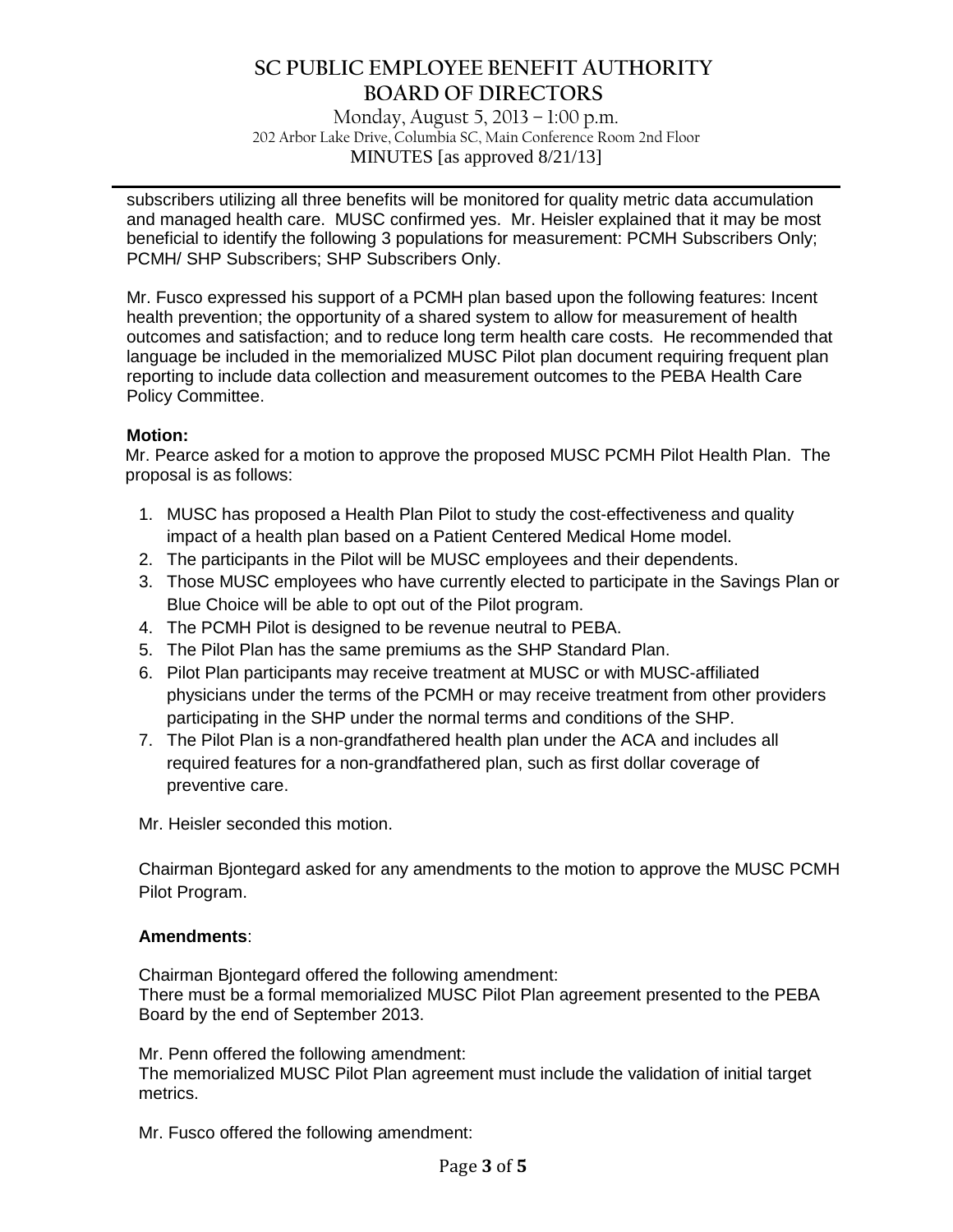Monday, August 5, 2013 – 1:00 p.m. 202 Arbor Lake Drive, Columbia SC, Main Conference Room 2nd Floor MINUTES [as approved 8/21/13]

**\_\_\_\_\_\_\_\_\_\_\_\_\_\_\_\_\_\_\_\_\_\_\_\_\_\_\_\_\_\_\_\_\_\_\_\_\_\_\_\_\_\_\_\_\_\_\_\_\_\_\_\_\_\_\_\_\_\_\_\_\_\_\_\_\_\_\_\_\_\_\_\_\_\_\_\_\_\_**

The memorialized MUSC Pilot Plan agreement must include the requirement of continuous monitoring of metrics by the PEBA Health Care Policy Committee through continuous reporting by MUSC.

Mr. Heisler offered the following amendment:

The memorialized MUSC Pilot Plan agreement must include an annual approval process by the PEBA Board to include guidelines for plan continuation based upon the comparison of expressly stated baseline target metrics, actual target metrics, and expressly stated required target metrics.

### **Action**:

Chairman Bjontegard asked for a motion to approve the consolidated amendment to the MUSC PCMH Pilot Program. Due to the telephonic nature of the meeting the following roll call vote was taken:

| Chairman Bjontegard: | <b>AYE</b> |
|----------------------|------------|
| Mr. Heisler:         | AYE        |
| Mr. Matthews:        | AYE        |
| Mr. Sowards:         | AYE        |
| Mr. Pearce:          | AYE        |
| Mr. Fusco:           | AYE        |
| Ms. Boykin:          | AYE        |
| Mr. Penn:            | <b>AYE</b> |
| Ms. Kubu:            | <b>AYE</b> |

By a roll call vote of nine to zero the amendment was approved.

### **Action:**

Chairman Bjontegard asked for a motion to approve the MUSC Pilot Program as amended. Due to the telephonic nature of the meeting the following roll call vote was taken.

| Chairman Bjontegard: | AYE        |
|----------------------|------------|
| Mr. Heisler:         | AYE        |
| Mr. Sowards:         | <b>AYE</b> |
| Mr. Pearce:          | AYE        |
| Mr. Fusco:           | AYE        |
| Ms. Boykin:          | AYE        |
| Mr. Penn:            | AYE        |
| Ms. Kubu:            | <b>AYE</b> |

By a roll call vote of eight to zero the MUSC Pilot Program as amendment was approved.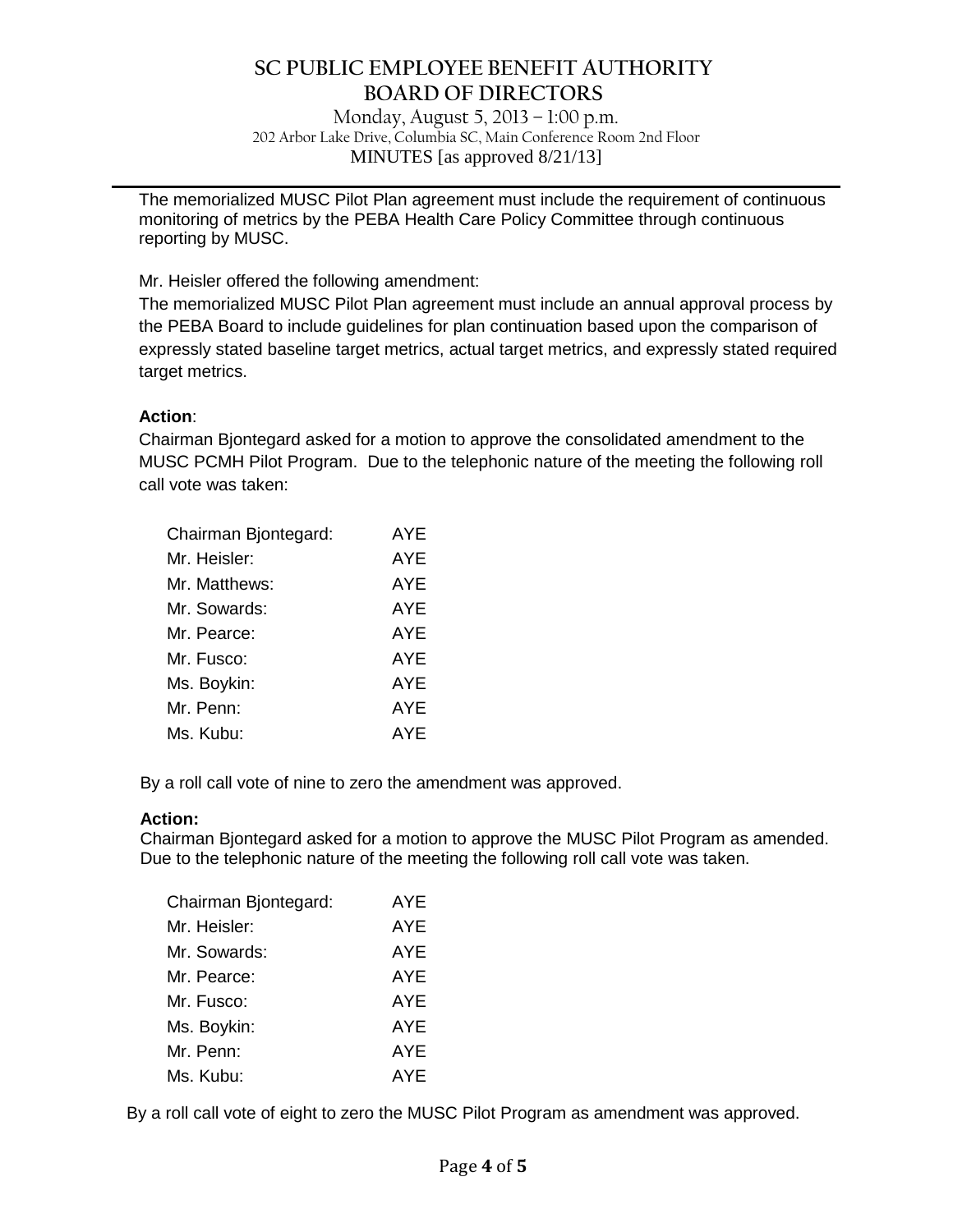Monday, August 5, 2013 – 1:00 p.m. 202 Arbor Lake Drive, Columbia SC, Main Conference Room 2nd Floor MINUTES [as approved 8/21/13]

**\_\_\_\_\_\_\_\_\_\_\_\_\_\_\_\_\_\_\_\_\_\_\_\_\_\_\_\_\_\_\_\_\_\_\_\_\_\_\_\_\_\_\_\_\_\_\_\_\_\_\_\_\_\_\_\_\_\_\_\_\_\_\_\_\_\_\_\_\_\_\_\_\_\_\_\_\_\_**

### **III. Round Table Discussion**

Chairman Bjontegard announced the dates of the upcoming meetings:

- PEBA Board Meeting: August 21, 2013, 1:00 p.m.
- FAAC Meeting: August 16, 2013, 2:00 p.m.
- Retirement Policy Committee Meeting: September 4, 2013, 2:00 p.m.

Chairman Bjontegard encouraged all Board members to attend any PEBA committee meetings.

### **IV. Adjournment**

There being nothing further to discuss, Chairman Bjontegard requested a motion to adjourn. Mr. Heisler moved to adjourn and Mr. Penn seconded. The Board unanimously voted to adjourn at 2:00 p.m.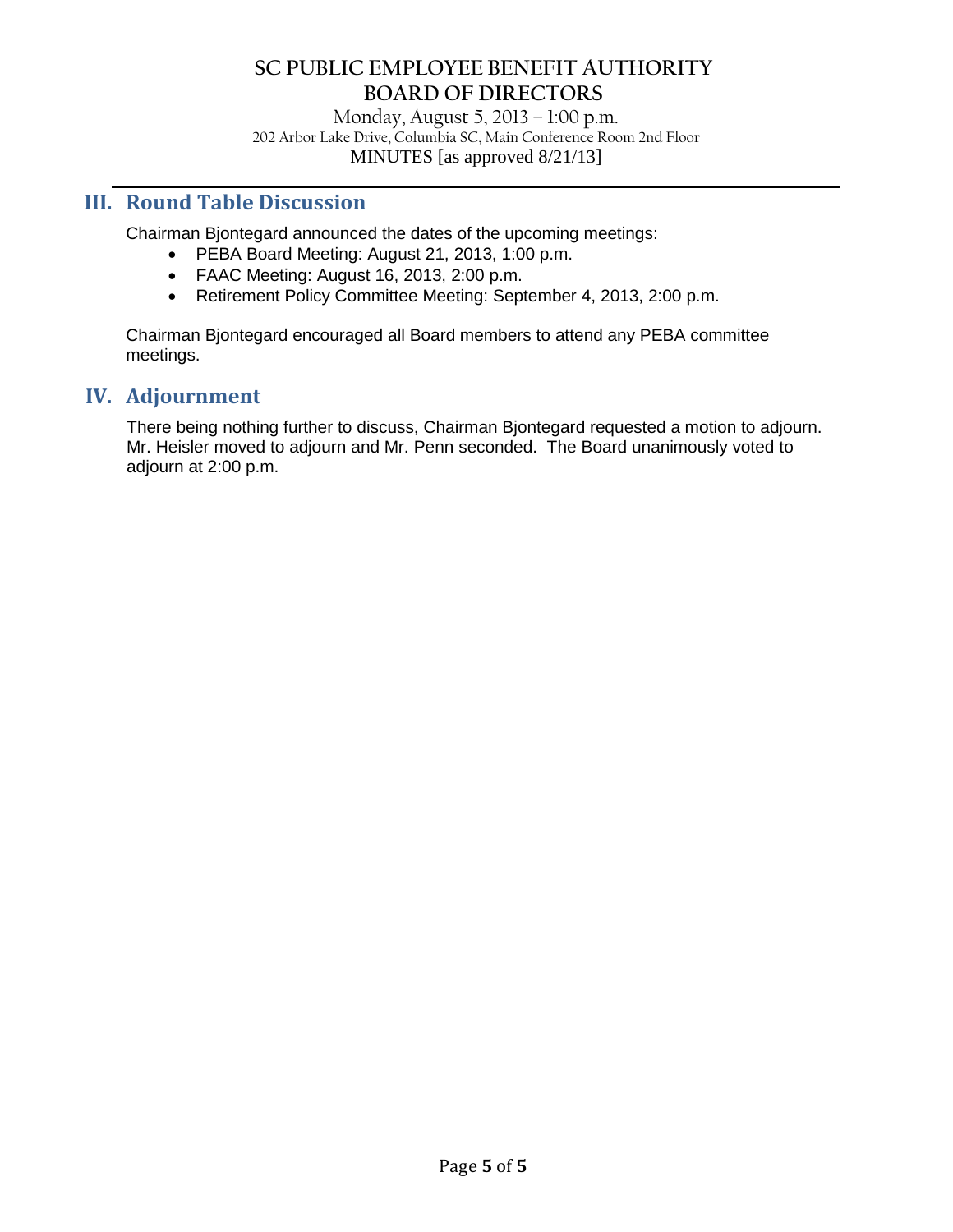## **SC Public Employee Benefit Authority Board of Directors Meeting**

202 Arbor Lake Drive, Columbia SC, 29223  $\triangleleft$ Main Conference Room  $\mathcal{L} = \{ \mathcal{L} \mid \mathcal{L} \in \mathcal{L} \}$ 

# **Monday, August 5, 2013 – 1:00 P.M. AGENDA**

- **1. Adoption of Proposed Agenda**
- **2. MUSC Pilot Program**

### NOTICE OF PUBLIC MEETING

This notice is given to meet the requirements of the S.C. Freedom of Information Act and the Americans with Disabilities Act. Furthermore, this facility is accessible to individuals with disabilities, and special accommodations will be provided if requested in advance.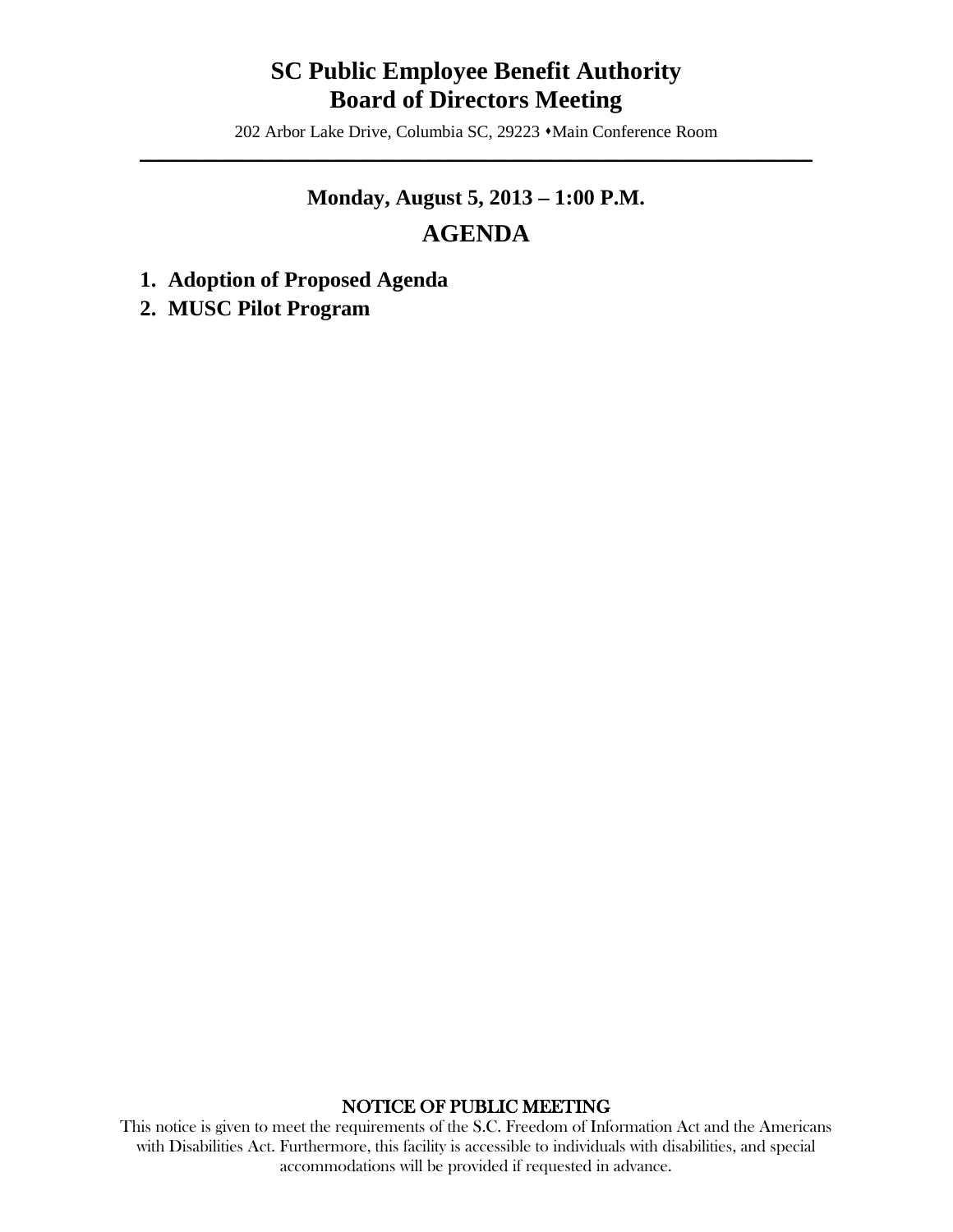### **PUBLIC EMPLOYEE BENEFIT AUTHORITY AGENDA ITEM PEBA Board**

#### **Monday, August 5, 2013 Agenda 1**

**1. Subject:** Medical University of South Carolina – Health Plan Pilot

**2. Summary:**

**Background Information:**

**3. What is Board asked to do?** The Board is being asked to receive as information and possibly approve details of the MUSC Health Pilot for the 2014 Plan Year.

### **4. Supporting Documents:**

- (a) Attached:
	- 1. Plan Details
	- 2. §1-11-710 and Proviso 105.7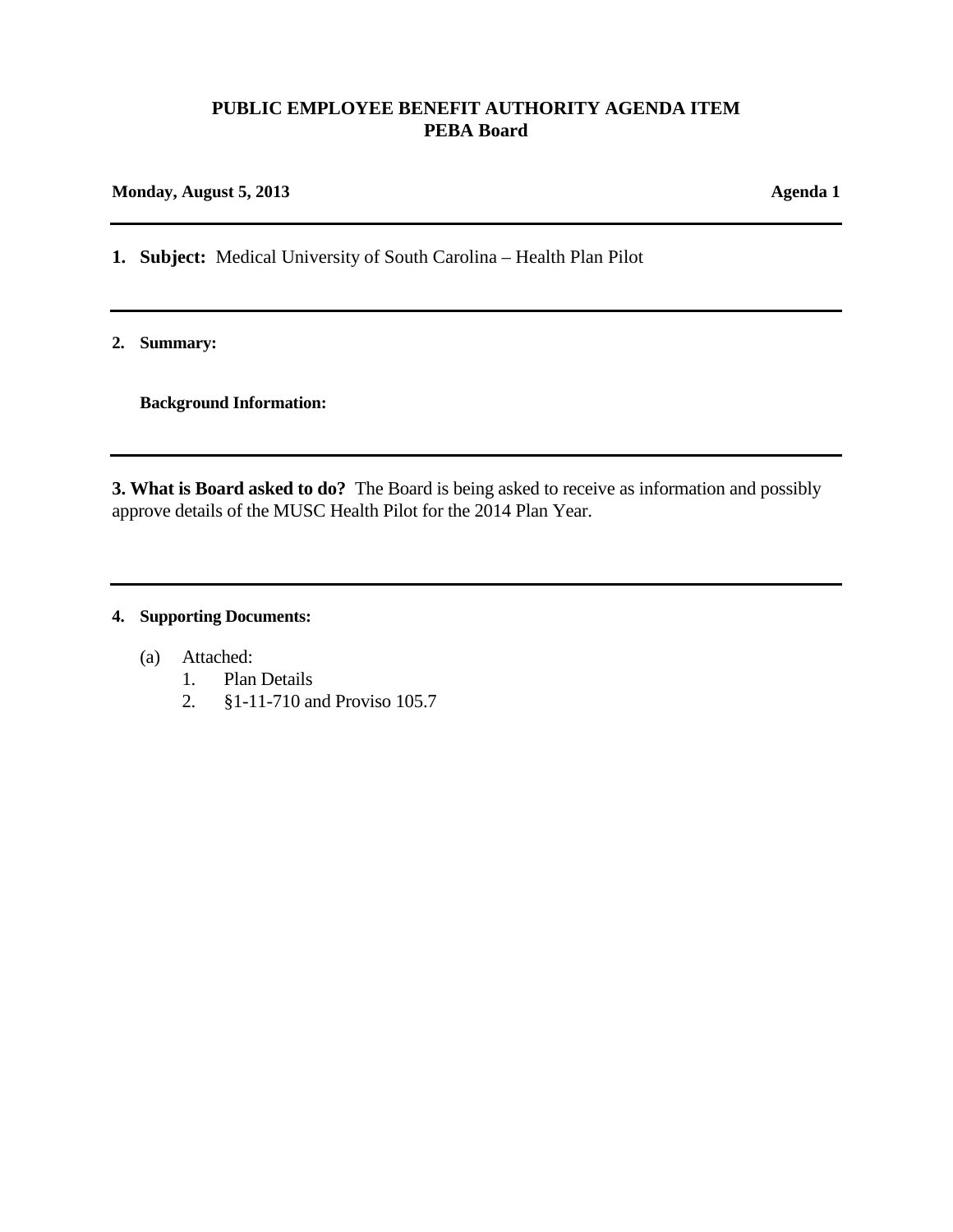|                            | <b>MUSC Pilot Participant utilizing</b> |                          |                          |  |
|----------------------------|-----------------------------------------|--------------------------|--------------------------|--|
| <b>Feature</b>             | <b>PCMH</b> and Provider                | <b>SHP Network</b>       | <b>Out-of-Network</b>    |  |
|                            | <b>Panel</b>                            | <b>Provider (Same as</b> | <b>Provider (Same as</b> |  |
|                            |                                         | Std. Plan)               | Std. Plan)               |  |
| <b>Deductible</b>          | 385/770 (PCMH and                       | 420/840 (SHP and         | 420/840 (SHP and         |  |
|                            | panel specific)                         | Out-of-Network           | Out-of-Network           |  |
|                            |                                         | specific)                | specific)                |  |
| <b>Coinsurance Rate</b>    | 80%                                     | 80%                      | 60%                      |  |
| Coinsurance                | 2200/4400                               | 2400/4800                | 4800/9600                |  |
| <b>Maximum</b>             |                                         |                          |                          |  |
| Preventative               | No cost                                 | <b>Current SHP</b>       | <b>Current SHP</b>       |  |
| <b>Benefits (List A/B)</b> |                                         | preventative benefits    | preventative benefits    |  |
|                            |                                         | and cost share           | and cost share           |  |
| <b>Primary Care</b>        | $*20.00+Copy$                           | 12.00 Per Occurrence     | 12.00 Per Occurrence     |  |
| <b>Office Visit</b>        |                                         | Deductible and           | Deductible and           |  |
|                            |                                         | Deductible and           | Deductible and           |  |
|                            |                                         | Coinsurance              | Coinsurance              |  |
| <b>Specialist Office</b>   | 35.00 Copay                             | 12.00 Per Occurrence     | 12.00 Per Occurrence     |  |
| Visit-                     |                                         | Deductible and           | Deductible and           |  |
| <b>Coordinated By</b>      |                                         | Deductible and           | Deductible and           |  |
| <b>PCP</b>                 |                                         | Coinsurance              | Coinsurance              |  |
| <b>Specialist Office</b>   | **50.00+ Copay                          | 12.00 Per Occurrence     | 12.00 Per Occurrence     |  |
| Visit - Not                |                                         | Deductible and           | Deductible and           |  |
| <b>Coordinated By</b>      |                                         | Deductible and           | Deductible and           |  |
| <b>PCP</b>                 |                                         | Coinsurance              | Coinsurance              |  |
| <b>Emergency Room</b>      | 150.00 per                              | 150.00 per               | 150.00 per               |  |
|                            | occurrence                              | occurrence               | occurrence               |  |
|                            | deductible plus                         | deductible plus          | deductible plus          |  |
|                            | coinsurance /                           | coinsurance /            | coinsurance /            |  |
|                            | deductible (per                         | deductible (per          | deductible (per          |  |
|                            | occurrence                              | occurrence               | occurrence               |  |
|                            | deductible waived if                    | deductible waived if     | deductible waived if     |  |
|                            | admitted)                               | admitted)                | admitted)                |  |
| <b>Outpatient</b>          | Preventative - No                       | 90.00 per occurrence     | 90.00 per occurrence     |  |
| Hospital                   | cost                                    | deductible plus          | deductible plus          |  |
|                            | $PCP - 20.00$                           | coinsurance /            | coinsurance /            |  |
|                            | Specialist /                            | deductible               | deductible               |  |
|                            | Coordinated - 35.00                     |                          |                          |  |
|                            | **Specialist / Non                      |                          |                          |  |
|                            | Coordinated-                            |                          |                          |  |
|                            | $50.00+$                                |                          |                          |  |
|                            | **Surgical – $250.00+$                  |                          |                          |  |
|                            | Radiology – **50.00+                    |                          |                          |  |
|                            | (with<br>reimbursement                  |                          |                          |  |
|                            | limited to SHP                          |                          |                          |  |
|                            |                                         |                          |                          |  |
|                            | professional / free<br>standing fee     |                          |                          |  |
|                            | schedule)                               |                          |                          |  |
|                            |                                         |                          |                          |  |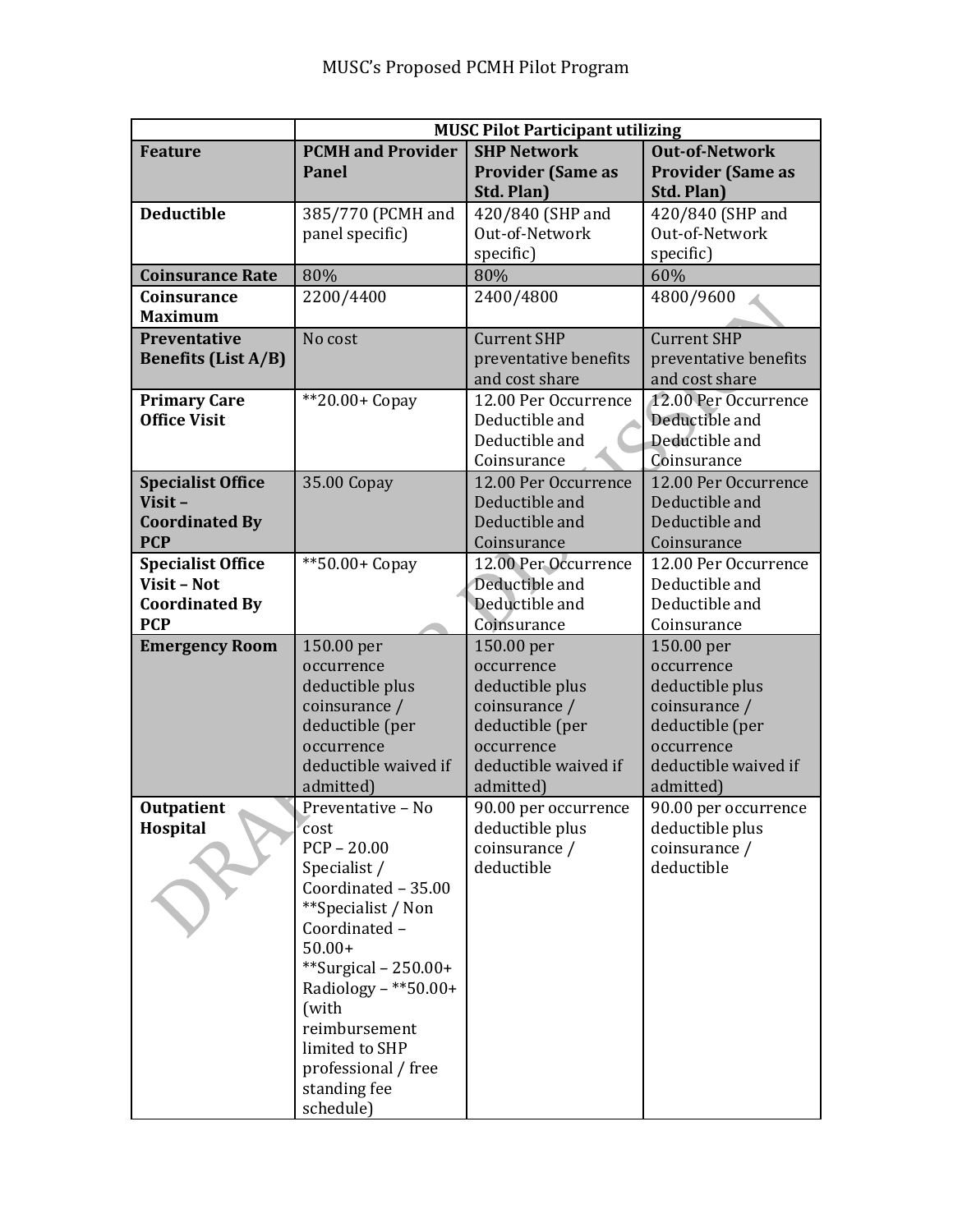### MUSC's Proposed PCMH Pilot Program

|                                                            | Pathology - 50.00                                                                                      |                                                     |                                                     |
|------------------------------------------------------------|--------------------------------------------------------------------------------------------------------|-----------------------------------------------------|-----------------------------------------------------|
| <i>*Inpatient</i><br><b>Hospital Facility</b>              | No cost                                                                                                | Deductible /<br>Coinsurance                         | Deductible /<br>Coinsurance                         |
| <b>Inpatient Hospital</b><br>Professional                  | Deductible /<br>Coinsurance                                                                            | Deductible /<br>Coinsurance                         | Deductible /<br>Coinsurance                         |
| <b>High End</b><br><b>Radiology (MRI,</b><br>CT, CAT, PET) | 75.00 Copay with<br>reimbursement<br>limited to SHP<br>professional / free<br>standing fee<br>schedule | 75.00 per occurrence<br>Deductible /<br>Coinsurance | 75.00 per occurrence<br>Deductible /<br>Coinsurance |
| Prescription<br><b>Drugs</b>                               | <b>SHP Benefits</b>                                                                                    | <b>SHP Benefits</b>                                 | Not covered                                         |

Other reimbursement to PCMH:

- 1) 64.43 fee paid to PCMH for each member that completes a baseline health assessment / risk appraisal. Data gathered for the assessment will be shared with EIP for the purpose of program evaluation.
- 2) 10.00 / 4.00 monthly management fee paid to PCMH based upon patient risk and complexity. The fee will be paid per member per month and payment for a member will commence upon completion of the baseline health assessment / risk appraisal.
- \* Inpatient hospital facility services have allowances set at 80% of SHP contractual allowances

\*\*To maintain revenue neutrality, these copays to be adjusted upward to increase total revenue by 7%.

### **Premiums**

Both subscriber and employer premiums for the MUSC PCMH Pilot will be the same as the SHP premiums.

### **Outcomes Measurement**

Outcomes will be determined based on the following:

### **Quality Metrics**

- 1. Diabetic care Hba1c
- 2. Diabetic care LDLc
- 3. Diabetic care eye exam
- 4. Breast cancer screening
- 5. Cervical cancer screening
- 6. Colorectal cancer screening
- 7. Proper user of asthma medications
- 8. ER utilization for asthma
- 9. Readmission rate
- 10. Emergency room utilization rate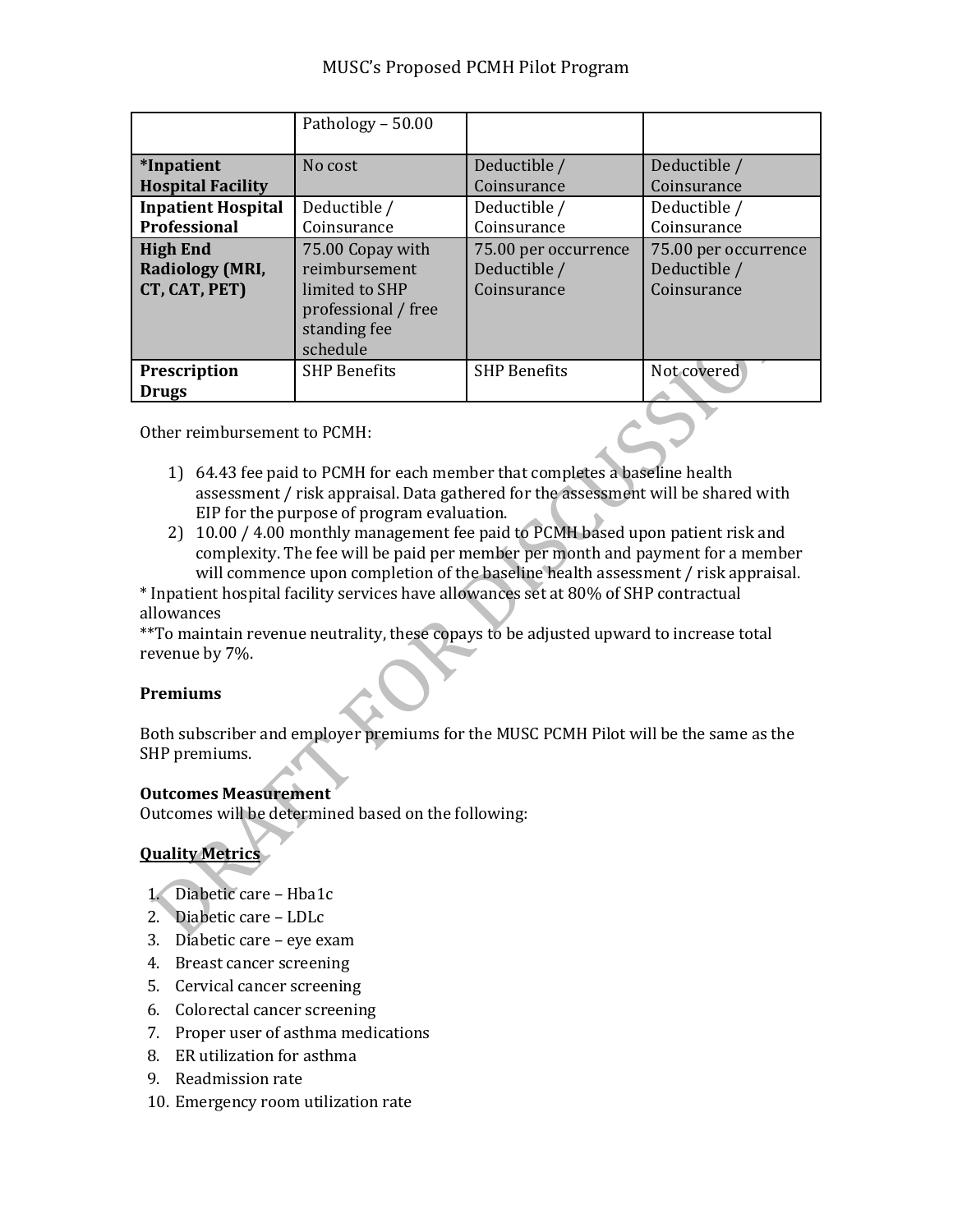- 11. Well child visits
- 12. Immunizations for two year olds
- 13. Immunizations for adolescents
- 14. Reductions in the evolution of population's biometric trends (i.e. metabolic risk factors, metabolic syndrome)
- 15. Population's compliance to "basic care requirements" for chronic conditions (i.e. Compliance target of XX%, all conditions or the top X)
- **16.** Population's participation in health assessments and biometrics (XX% participation)

### **Cost Metrics**

Outcome will also be determined by the total savings to the plan based on the results of the PCMH compared to expected results for the MUSC population. Any savings will be shared equally between the SHP and MUSC. All costs (administrative, claims, health assessment, and management fees) are considered in the shared savings calculation. Such metrics include:

- 1. XX% reduction in top medical spend such as Musculoskeletal Disease costs
- 2. XX% reduction in medical leave of absence days
- 3. XX% reduction in occasional sickness absence days
- 4. XX% reduction in the year-on-year cost per employee trend

### **Beneficiary Satisfaction Metrics**

Metrics from the CAHPS Patient-Centered Medical Home Item Set will be used. This survey tool is attached and also may be found on the web as the fourth item on the following webpage:

### [https://www.cahps.ahrq.gov/clinician\\_group/](https://www.cahps.ahrq.gov/clinician_group/)

This survey tool includes question such as:

In the last 12 months, did anyone in this provider's office ask you if there are things that make it hard for you to take care of your health?

- 1. When you talked about starting or stopping a prescription medicine, how much did this provider talk about the reasons you might want to take a medicine?
- 2. In the last 12 months, how many days did you usually have to wait for an appointment when you needed care right away?
- 3. In the last 12 months, how often did the provider (named in an earlier question) seem informed and up-to-date about the care you got from specialists?
- 4. Did this provider's office give you information about what to do if you needed care during evenings, weekends, or holidays?